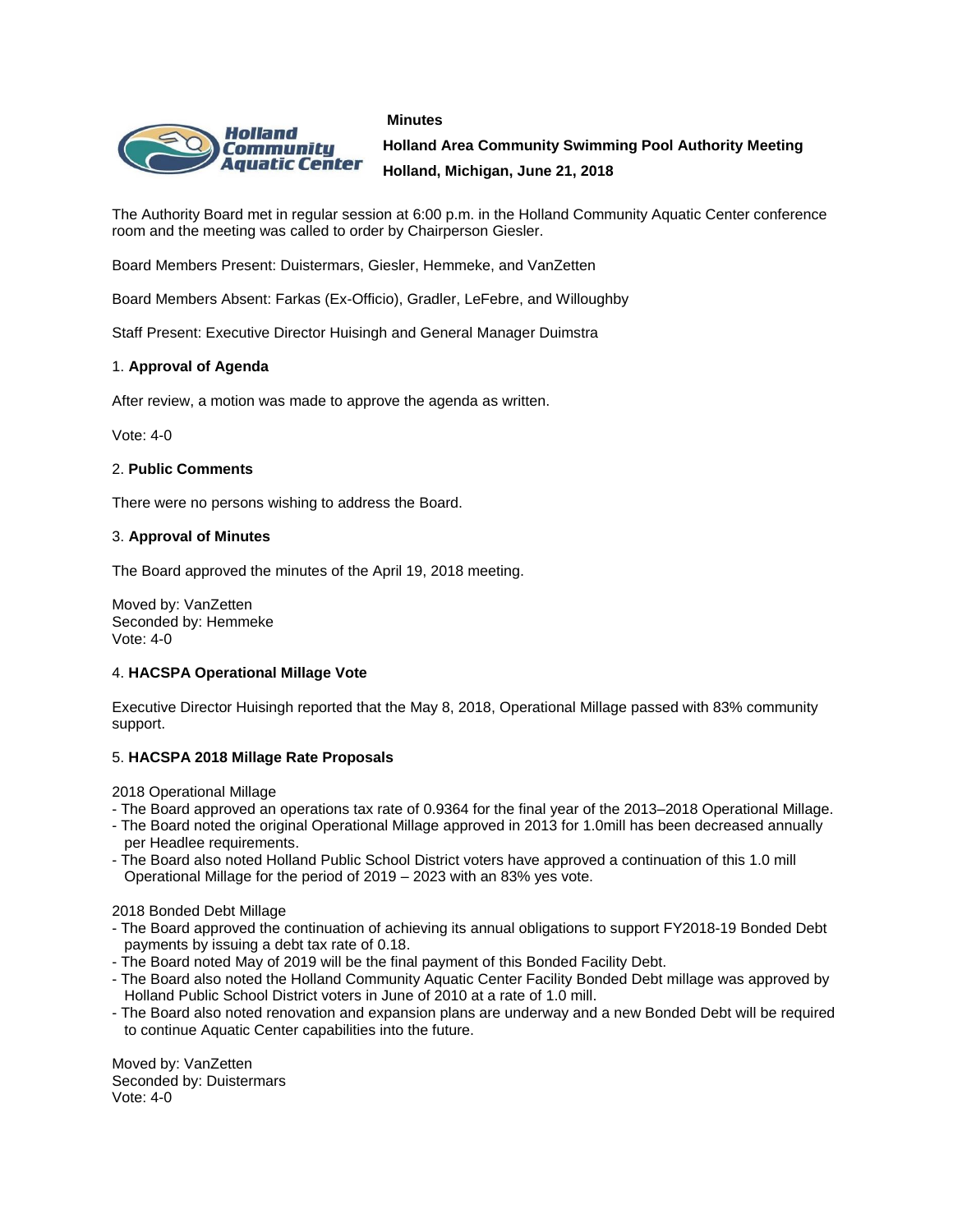# 6. **HACSPA FY2017-2018 Budget Revision**

| Operations                   | June 21, 2017 (Approved) | June 21, 2018 (Approved) |
|------------------------------|--------------------------|--------------------------|
|                              |                          |                          |
| Rev. w/o Debt                | \$2,050,000              | \$2,340,000              |
| Exp. w/o Debt                | (\$2,050,000)            | (\$2,256,870)            |
| HACSPA Next Gen Develop Exp. | 150,000)<br>(\$          | 130,000)<br>(\$          |
| Net of Rev. - Exp.           | 150,000)<br>$($ \$       | 46,870)*<br>(\$          |
|                              |                          |                          |
| Total w/Debt Rev.            | \$2,830,000              | \$3,120,000              |
| Total w/ Debt Exp.           | (\$3,042,000)            | (\$3,225,000)            |
| Total Net w/ Debt            | 212,000)<br>(\$          | 105,000)<br>(\$          |
|                              |                          |                          |

The Board approved budget revisions to the 2017-2018 budget as follows:

The Board noted its ability to achieve \$46,870 loss, including approved HACSPA Next Generation Developmental expenses would depend on its need to replace an addition water boiler with the FY2017-18.

Moved by: VanZetten Seconded: Duistermars Vote: 4-0 Vote: 4-0

# **7. HACSPA FY2018-2019 Budget**

The Board approved the following budget for the FY 2018-19. It also required expenditures approved for HACSPA Developmental Fees and Expenses be listed separately, paid from it Fund Balance, and directed its Executive Director and HCAC Foundation to work to replace those developmental fees and expenses with achievement of available grants and philanthropy.

| Operations                              | June 21, 2018   |
|-----------------------------------------|-----------------|
|                                         | (Approved)      |
|                                         |                 |
| Rev. w/o Debt                           | \$2,300,000     |
| Exp. w/o Debt                           | (\$ 2,250,000)  |
| Operations Net of Rev. - Exp.           | \$<br>50,000    |
|                                         |                 |
| HACSPA Next Gen Develop Grants & Rev.   | \$<br>100,000   |
| HACSPA Next Gen Develop Exp.            | (\$<br>200,000) |
| Next Gen Development Net of Rev. - Exp. | (\$<br>100,000) |
|                                         |                 |
| Total Rev. with Next Gen                | \$2,400,000     |
| Total Exp. with Next Gen                | (\$2,450,000)   |
| Total Operations Net of Rev - Exp       | (S<br>50,000)   |
|                                         |                 |
| Debt                                    | June 21, 2018   |
|                                         | (Approved)      |
| Debt Fund Bal (Beginning)               | \$126,192       |
| Debt Receipts                           | \$<br>235,120   |
| Debt Delinquency                        | \$26,340        |
| Debt Exp                                | (\$<br>346,800) |
| <b>Exempt Pers. Property</b>            | (\$ 11,828)     |
| Debt Fund Balance                       | \$<br>29,024    |
|                                         |                 |